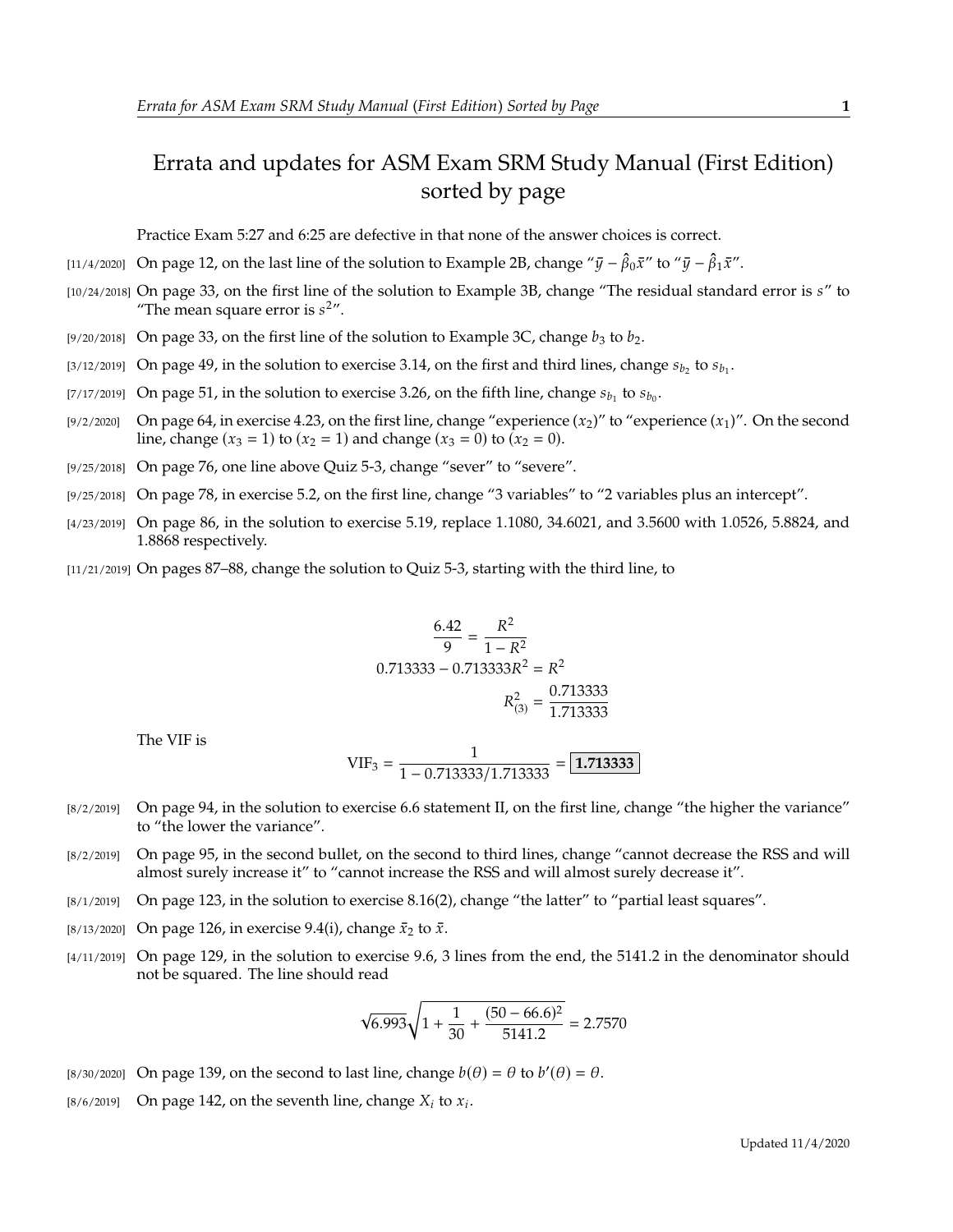- [8/6/2019] On page 146, in exercise 11.8, in the table, change  $\hat{\beta}$  for the intercept from −2.633 to −2.663.
- [4/22/2019] On page 152, in exercise 11.19, on the second line of (i), change  $S(\psi, \theta)$  to  $S(\psi, \phi)$ . In (ii), change  $a(\theta)$  to  $b(\theta)$ .
- [8/8/2019] On page 162, in the second displayed equation, change the second to last denominator from  $1 + e^{-\eta_i}$  to  $1 + e^{\eta_i}$  $1 + \overline{e^{\eta_i}}$ .
- [8/30/2019] On page 165, on the last line, change  $Pr(Y \leq j)$  to  $Pr(Y \leq m)$ .
- [9/7/2020] On page 176, in the box before exercise 12.26, on the displayed line, replace the left side with ln  $\frac{\sum_{i \leq j} \hat{\pi}_i}{\sigma}$  $\frac{1-\sum_{i\leq j}\hat{\pi}_i}{1-\sum_{i\leq j}\hat{\pi}_i}.$
- [4/7/2019] On page 178, in the paragraph starting "The textbook discusses", delete the second sentence. The latest errata list for the Frees textbook corrects the errors. Also delete footnotes 5 and 6.
- [6/16/2020] On page 189, in exercise 13.1, the last four lines of the table should be:

| Family size |       |
|-------------|-------|
| $1$ or $2$  | 0.000 |
| 3 or 4      | 0.137 |
| 5 or more   | 0.355 |
|             |       |

- [4/7/2019] On page 190, delete the line under equation (14.9). The latest errata list for the Free textbook corrects the textbook error. Also delete the last sentence of the solution to Example 14C, and the last sentence on the page.
- [4/7/2019] On page 192, delete footnote 3; the latest errata list for the Frees textbook corrects the textbook error.
- [8/13/2019] On page 194, in the solution to exercise 13.5, replace the last sentence with

Thus the systematic component for males is the systematic component for females minus <sup>−</sup>1.<sup>200</sup> <sup>+</sup>  $0.012(60) = -0.48$ , and the ratio we want is  $e^{0.48} = \boxed{1.6161}$ .

[5/3/2019] On page 195, replace the solution to exercise 13.12 with

The systematic component is

$$
1.5 + 0.4(0.5) + 0.2(0.7) = 1.84
$$

The Poisson mean is  $e^{1.84} = 6.296538$ . We multiply the Poisson probabilities by

$$
\frac{1 - \pi_0}{1 - e^{-\mu_i}} = \frac{1 - 0.25}{1 - e^{-6.296538}} = 0.751385
$$

The probability of 2 is

$$
Pr(y_i = 2) = \frac{1 - \pi_0}{1 - e^{-\mu_i}} e^{-\mu_i} \frac{\mu_i^2}{2} = 0.751385 e^{-6.296538} \frac{6.296538^2}{2} = \boxed{0.027446}
$$

- [9/9/2020] On page 202, in equation (14.15), add a pair of parentheses to the denominator so that it is  $1-(\exp(l_0/n))^2$ . [9/9/2020] On page 205, in equation (14.15), add a pair of parentheses to the denominator so that it is  $1-(\exp(l_0/n))^2$ .
- [8/15/2019] On page 208, in exercise 14.10(D), change "All by III" to "All but III".
- [10/29/2019] On page 218, in the solution to exercise 14.30, change the last 4 lines to

With  $\hat{y}_i = y_i$ ,

$$
l_{\text{max}} = -\ln(1 \cdot 2 \cdot 3 \cdot 4 \cdot 5) - 5 = -9.7875
$$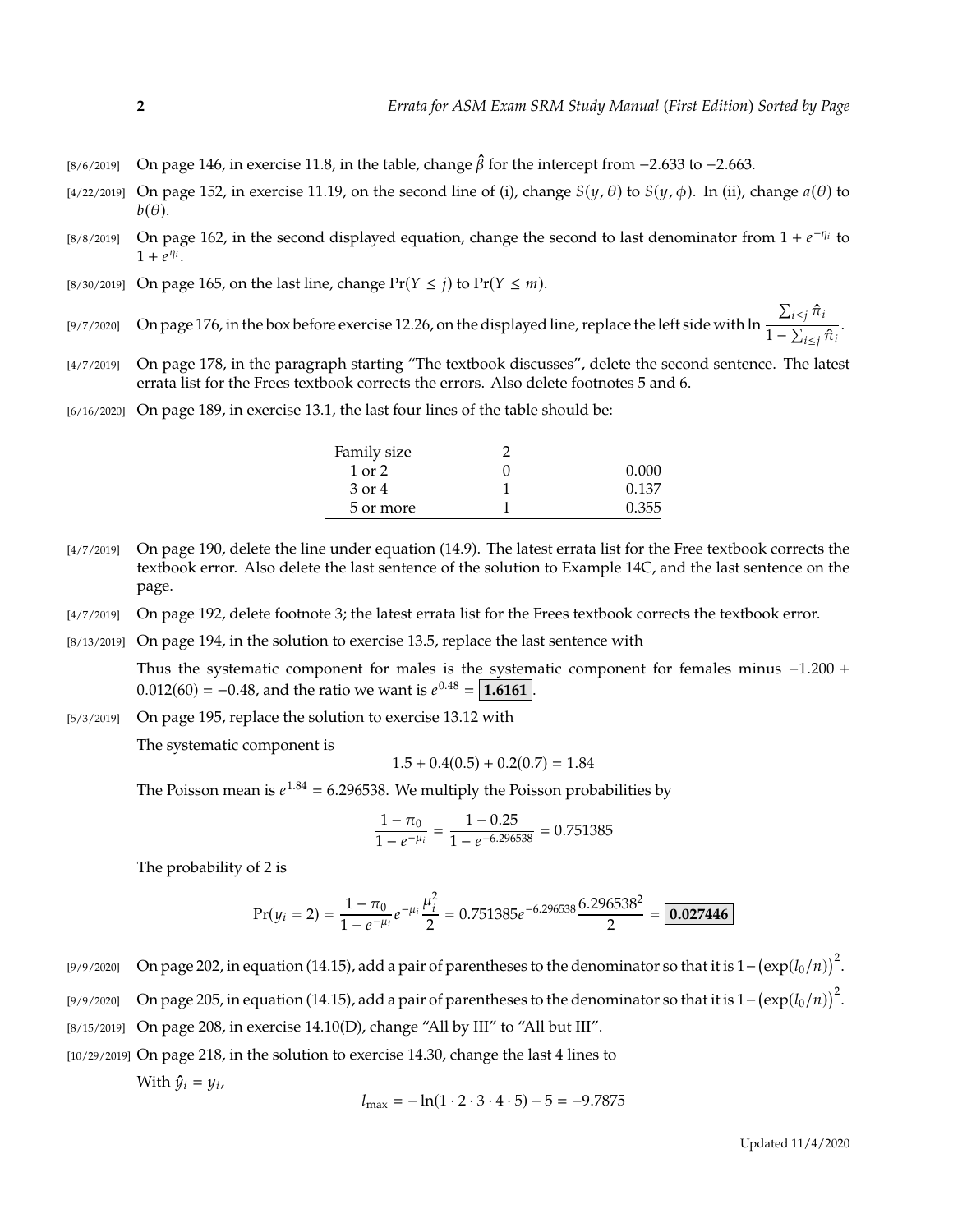The pseudo- $R^2$  statistic is

$$
\frac{10.4931 - 10.0002}{10.4931 - 9.7875} = \boxed{0.6985}
$$

[10/29/2019] On page 218, in the solution to exercise 14.33, change the final answer <sup>−</sup>0.<sup>44548</sup> to <sup>−</sup>0.63000.

 $[8/18/2019]$  On page 225, in the solution to Example 15C, on the fifth line, change  $XY$  to  $X$ :

$$
4.5 < X < 6Y = 50
$$

[8/13/2019] On page 234, in formula (16.5), insert a 2 before the fraction:

Residual mean deviance = 
$$
-2\left(\frac{\sum_m \sum_k n_{mk} \ln \hat{p}_{mk}}{n - |T|}\right)
$$

- [8/20/2019] On page 235, on the second line from the end of the page, change  $f^{*b}(x)$  to  $\hat{f}^{*b}(x)$  (add a hat on top of the  $f$ ).
- [8/20/2019] On page 237, on the first line of step 1 of the algorithm (the line after "The algorithm works as follows:"), delete "be".
- $[4/22/2019]$  On page 239, in Table 16.2, on the line for k-fold CV, reverse the two arrows; bias should have the down arrow, variance should have the up arrow.
- [9/5/2018] On page 247, the subscripts of the third displayed formula on the page and the line after it are wrong. Replace those two lines with

$$
z_{k1} = \sum_{j=1}^p \phi_{j1} x_{kj}
$$

Since the means of the  $X_i$  are 0, the mean of  $Z_1$  is also 0.

[12/30/2018] On page 249, in Figure 17.2, replace <sup>−</sup>9.<sup>01566</sup> with <sup>−</sup>9.86072.

- [5/8/2019] On page 249, in the paragraph before Section 17.2, on the first line, change "minimizes" to "maximizes". On the third line, change "minimize" to "maximize".
- [5/16/2019] On page 250, on the sixth line, change  $x_{20}$  to  $p_{20}$ .
- [8/29/2019] On page 253, in Table 17.1, on the eighth line, the one starting with "1.", change  $\sum_{i=1}^{p} \sigma_{jm}^2$  to  $\sum_{j=1}^{p} \phi_{jm}^2$ .
- [8/30/2019] On page 265, in Figure 18.4, in the table, replace the lines for Sequence 4 and 5 with

| Sequence | Link            | <b>Distance</b> |
|----------|-----------------|-----------------|
|          | ${9}$ -{8,10}   | 4.924           |
| 5        | ${5}$ -{8,9,10} | 7.008           |

In other words, interchange 5 and 9.

- [11/18/2019] On pages 278–279 in each of the four formulas of Section 19.6, change the lower limit of the summation from  $t = T_1$  to  $t = T_1 + 1$ .
- [4/11/2019] On page 283, in exercise 19.14, on the third line, change "variance" to "sample variance".
- [9/1/2019] On page 283, in exercise 19.15, on the second line, replace  $\mu_c \neq 0$  with  $\mu_c > 0$ .
- [9/1/2019] On page 287, replace the solution to Example 20A with